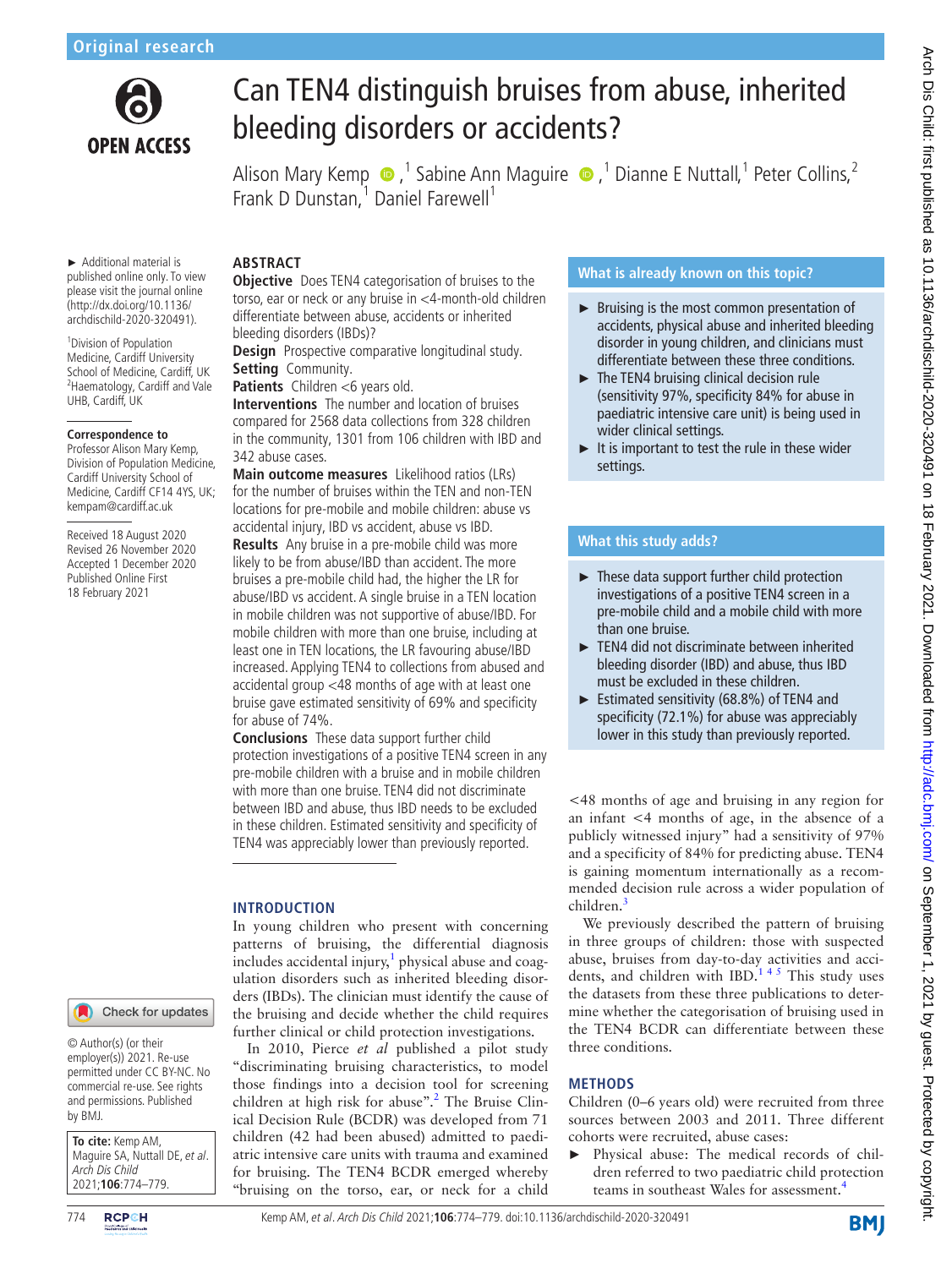- ► Accidents: children from well-baby clinics, hospital outpatient clinics, and mother and baby groups in south Wales.<sup>1</sup>
- IBD: children attending six haemophilia centres across UK and Canada.<sup>[5](#page-4-4)</sup>

### **Definitions**

Physical abuse was confirmed at multiagency child protection strategy meetings or case conference, where a joint decision as to probable abuse was made based on all information available. IBDs included haemophilia A, factor XI deficiency, von Willebrand disease or platelet disorders. Children with mild and moderate IBD were not analysed separately due to insufficient numbers of subjects. The accidental group included children from the community who sustained bruises from accidents or everyday activities.

## **DATA COLLECTION**

Parents of the 'accidental group' and those with IBD prospectively recorded the number of bruises, and their location, on a body map weekly, together with the child's developmental stage for up to 12weeks. The accuracy and consistency of data recording was externally validated in a random selection of cases by the research nurse.<sup>[1](#page-4-0)</sup> The same data were recorded on a standardised proforma when the abuse group were assessed by the medical child protection team. Full details of how bruises were recorded are available in previous publications.[1 4 5](#page-4-0)

Bruising from immunisations or venepuncture and children with any clinical or social concerns for child maltreatment in the accidental and IBD group were excluded. Bruises on the shins, often deemed a universal finding among ambulatory children, were not consistently recorded by clinicians during child protection assessments and were excluded from each group.

Bruises were grouped into 18 locations<sup>14</sup> [\(figure](#page-2-0) 1). Children were categorised into two developmental groups: pre-mobile (non-rolling, rolling over and sitting) and mobile (crawling, bottom shuffling, cruising or walking).

#### **ANALYSIS**

Comparative analyses were performed to determine whether the extent of bruising in the TEN locations had the potential to discriminate between bruises from abuse, IBD and accidents for pre-mobile and mobile children. The analysis was predicated on previous findings that both the *distribution* of bruises and the total *number* of bruises varied between the three groups of children. Bruises recorded at each data collection were categorised according to the number in each of the TEN locations **T**orso (chest, abdomen, back, buttocks, genitourinary), **E**ars or **N**eck or in the non-TEN locations (head, face, arms, upper legs, hands, feet).

Multilevel Poisson regression was used to analyse the number of bruises in TEN4 and non-TEN4 locations, quantifying how the average number of bruises in the two locations varied with study group and with the child's developmental group. Using the statistical software R, generalised linear mixed models with a log link function were fitted. Interactions between study group and developmental group, and between study group and bruise location were allowed for, additionally including a random effect for each child's general tendency to bruise ([online supplemental](https://dx.doi.org/10.1136/archdischild-2020-320491)  [appendix 1](https://dx.doi.org/10.1136/archdischild-2020-320491)).

In our primary analysis of likelihood ratios (LRs), we used a standard approach for modelling correlated longitudinal data and included a random effect that allows for each child to have a different tendency to bruise. LRs were used to summarise the

<span id="page-1-0"></span>**Table 1** Number of children, their gender and the number of data collections within the accidental, inherited bleeding disorders and abuse groups according to their independent mobility

|                                                   |            | <b>Inherited</b><br>bleeding |              |              |
|---------------------------------------------------|------------|------------------------------|--------------|--------------|
|                                                   | Accidental | disorder                     | Abused       | <b>Total</b> |
| No of children                                    | 328        | 106                          | 346          | 780          |
| Male                                              | 145        | 81                           | 208          | 434          |
| Female                                            | 168        | 15                           | 138          | 321          |
| Unknown                                           | 15         | 10                           | $\mathbf{0}$ | 25           |
| No of collections                                 | 2568       | 1301                         | 346          | 4211         |
| Pre-mobile                                        | 932        | 136                          | 107          | 1175         |
| Mobile                                            | 1636       | 1165                         | 239          | 3036         |
| No of collections per child<br>(median and range) | $8(1-24)$  | $12(1-36)$                   | 1            |              |

results of each model fit. A LR of  $\geq$  10 was considered strongly predictive, while a LR between 1 and 10 supported a small difference.

To determine whether using an age cut-off (as in TEN4) rather than pre-mobile versus mobile made any difference to the discriminatory power, the analysis was repeated for those <4 months old and those older.

To make a comparison with the original sensitivities and specificities for abuse quoted by Pierce *et al*, the TEN4 BCDR<sup>26</sup> was applied to the collections in the abused group and the accidental group where at least one bruise was recorded for the whole study group and for those <48 months of age.

#### **RESULTS**

In total, 780 children provided 4211 data collections ([table](#page-1-0) 1); 1175 collections in pre-mobile children, median age 5 months (IQR 3–6 months), and 3036 collections in mobile children, median age 26 months (IQR 13–42 months).

#### **Frequency of bruises**

Pre-mobile children in the accidental and IBD group rarely bruised, but once mobile they had frequent bruises ([figure](#page-2-1) 2). By contrast, the abused pre-mobile children often had multiple bruises. The IBD and abused children showed the largest number of bruises overall. There was a wider variation between the number of bruises recorded at different time points on the same child for the IBD (range  $0$  to  $>40$ ) than for accidental groups (range 0–10 bruises) per collection.

#### **Distribution of bruises**

Bruises to the torso were recorded in the *pre-mobile* IBD and abuse groups [\(figure](#page-2-0) 1). The IBD *pre-mobile* infants had more bruises on the upper arms, whereas the abuse group had more bruises to the cheeks, eyes and neck.

In the *mobile* group, bruises were commonly seen in the facial-T (forehead, nose, upper lip,  $\text{chin}$ )<sup>[7](#page-4-5)</sup> across all three groups. The distribution of bruises in the *mobile* abused and IBD children were similar with bruises to the torso. However, the prevalence of bruises to the cheeks, neck, ears and eyes was greater among the abused children than those with IBD. The latter had more bruises to the lower arms.

## **Model fit**

Relative to the accidental group, both IBD and abuse groups exhibited significantly more bruising in TEN and non-TEN locations. *Pre-mobile* infants had significantly fewer bruises than *mobile* children, though this difference was much smaller in the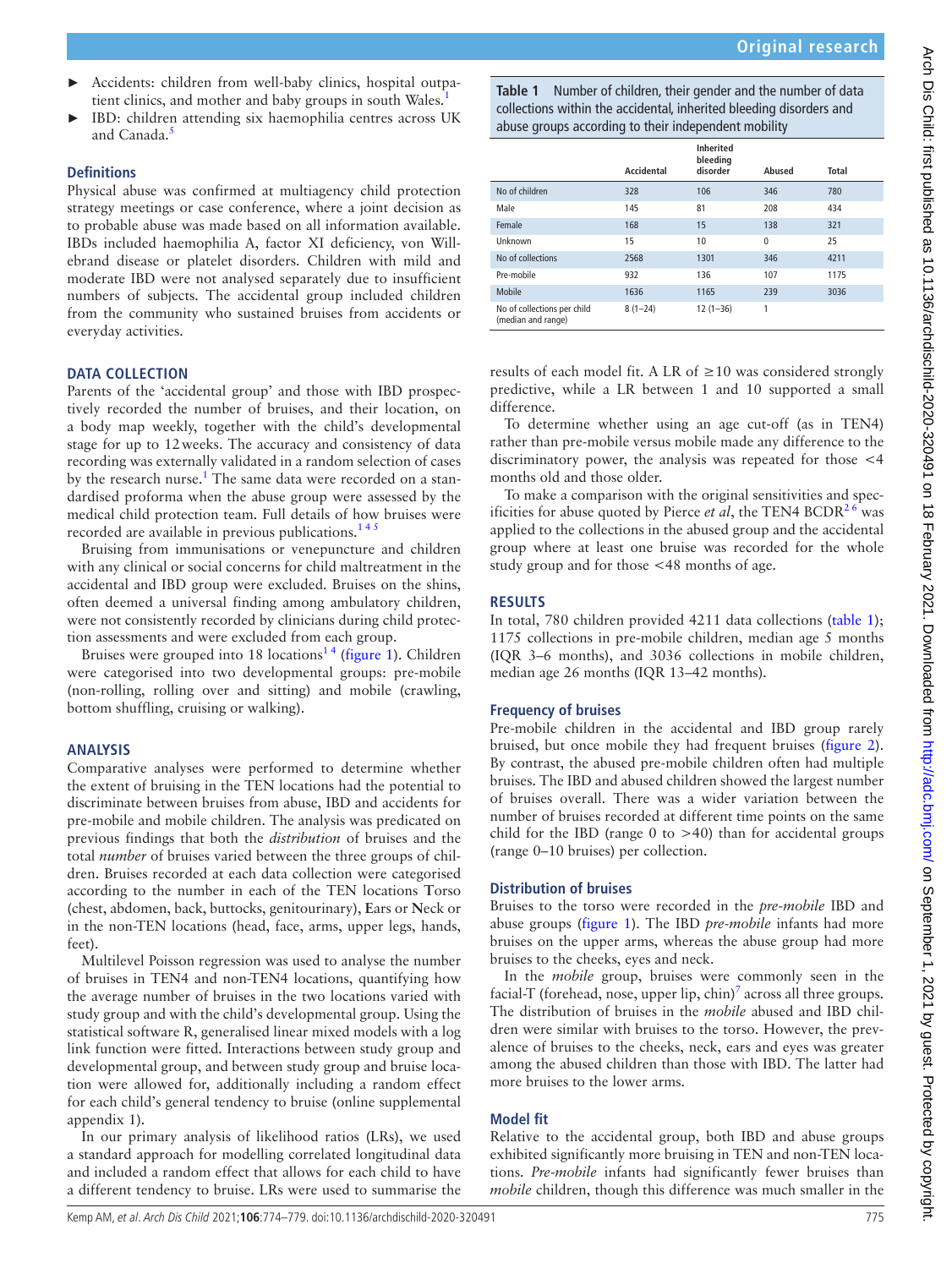

<span id="page-2-1"></span>**Figure 2** Bruise count at each of 4211 data collections for 780 children from three groups of children: accidental (minor accidents and everyday activities), abused and inherited bleeding disorder. Data are ordered by the median number of bruises per child from children with the least to those with the greatest bruise frequency.



<span id="page-2-0"></span>**Figure 1** Distribution of bruises across 18 sites<sup>1</sup> on the body among the accidental, abuse and inherited bleeding disorder groups (IBD), across two developmental stages (pre-mobile, mobile). The figure shows the proportion of collections in which there was at least one bruise at the location indicated (minimal, 0%–1%; low, 1%–5%; moderate, 5%–15%; high, >15%).

IBD and abuse groups. In all groups, there were fewer bruises in TEN locations than in non-TEN locations, but this difference was less pronounced among the IBD and abuse groups.

There was between-child variation in the amount of bruising (SD 0.87). This captures the idea that some children exhibit more bruises than others. An extreme child in the accidental group (at the 97.5th percentile in terms of their tendency to bruise) exhibits roughly the same average number of bruises as the median child in the abuse group ([figure](#page-2-1) 2).

## **Likelihood ratios**

A *pre-mobile* child with a single bruise was more likely to have been abused or have IBD than to be accidentally injured. The more bruises that a child had, the higher the likelihood of abuse/ IBD versus accident. Once a child had two or more bruises, the LRs significantly favoured abuse over IBD. The presence of bruises in the TEN locations was more indicative of abuse than IBD ([table](#page-3-0) 2). Using an age cut-off of 4 months, the LRs showed a similar result. While the LRs using the age cut-off were lower than using the mobility categorisation, the differences did not reach statistical significance. ([online supplemental appendix 2](https://dx.doi.org/10.1136/archdischild-2020-320491))

An isolated bruise in a TEN location in a *mobile* child was not supportive of abuse or IBD. For *mobile* children with more than one bruise, at least one of which was in a TEN location, the LRs favouring abuse or IBD over accidents increased ([table](#page-3-1) 3). Using an age cut-off of 4 months instead of our *mobile* categorisation, the overall trend was the same. However, for children older than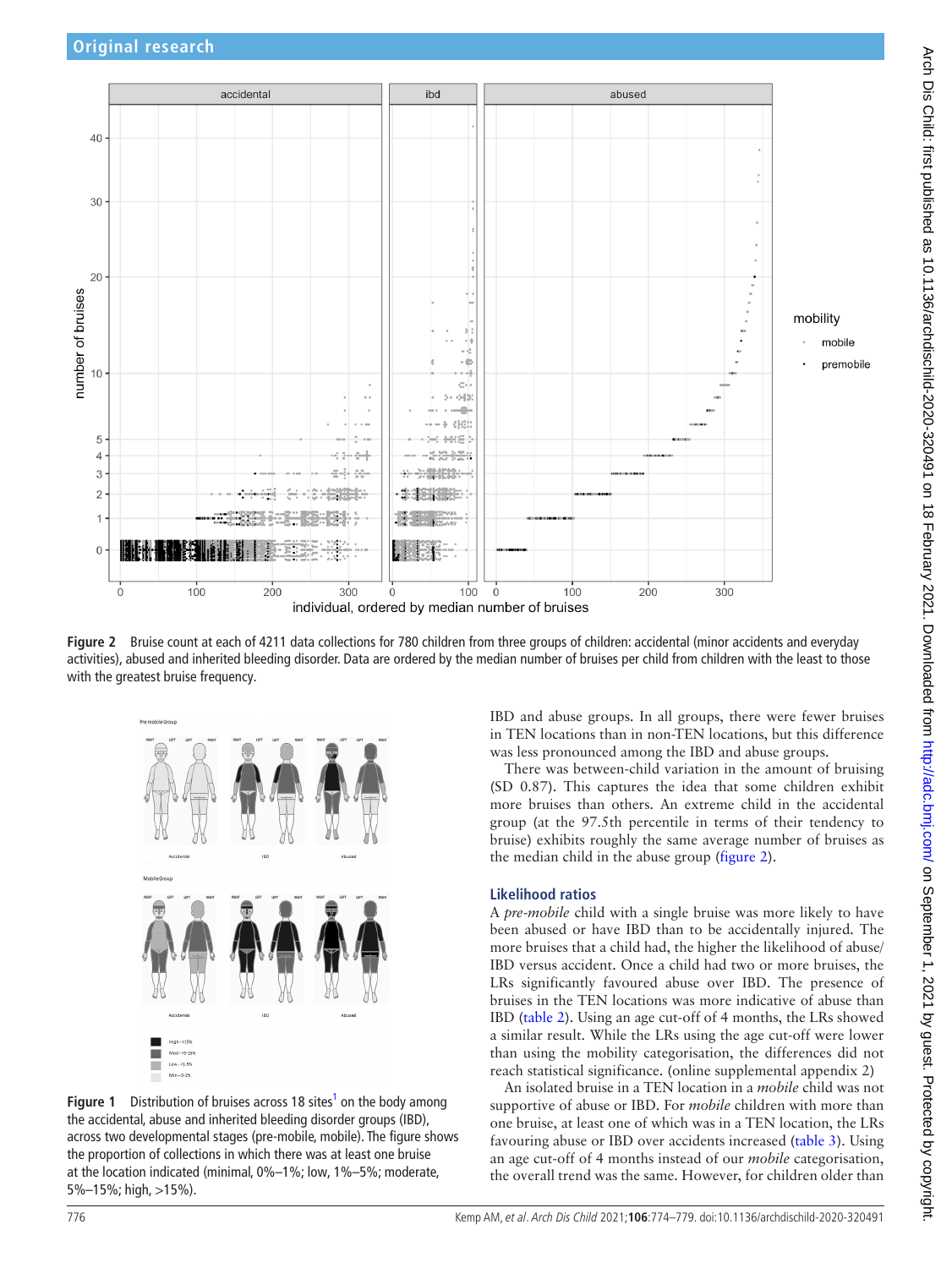<span id="page-3-0"></span>

| Table 2 Likelihood ratios (to 2 significant digits) for the number of bruises within the TEN (torso, ears and neck) locations for pre-mobile children: |
|--------------------------------------------------------------------------------------------------------------------------------------------------------|
| abuse vs accidental injury, inherited bleeding disorders (IBD) vs accidental injury, abuse vs IBD                                                      |

| Number of bruises in TEN<br>sites | <b>Number of bruises</b><br>elsewhere | Abused vs accidental estimated LR (95% CI) | IBD vs accidental estimated LR (95% CI) Abused vs IBD estimated LR (95% CI) |                             |
|-----------------------------------|---------------------------------------|--------------------------------------------|-----------------------------------------------------------------------------|-----------------------------|
| $\mathbf{0}$                      | $\mathbf 0$                           | $0.17$ (0.11 to 0.24)                      | $0.51$ (0.38 to 0.63)                                                       | $0.34$ (0.21 to 0.53)       |
| 0                                 |                                       | 4.9 (3.2 to 6.9)                           | $6.8(4.6 \text{ to } 9.1)$                                                  | 0.72 (0.55 to 0.89)         |
| $\mathbf{0}$                      | $2+$                                  | 208 (104 to 376)                           | 109 (40 to 240)                                                             | $1.9(1.2 \text{ to } 3.2)$  |
|                                   | 0                                     | 11 (7.3 to 16)                             | 8.8 (5.7 to 12)                                                             | 1.3(1.0 to 1.6)             |
|                                   |                                       | 313 (152 to 544)                           | 118 (45 to 228)                                                             | $2.7(1.8 \text{ to } 4.1)$  |
|                                   | $2+$                                  | 1300 (4080 to 33 600)                      | 1890 (407 to 6110)                                                          | 7.1 (2.7 to 18)             |
| $2+$                              | $\mathbf{0}$                          | 890 (444 to 1660)                          | 160 (57 to 362)                                                             | 5.6 $(3.2 \text{ to } 9.1)$ |
| $2+$                              |                                       | 25 000 (7900 to 59 000)                    | 2100 (454 to 7100)                                                          | 11.7 (4.7 to 27)            |
| $2+$                              | $2+$                                  | 1 100 000 (210 000 to 3 600 000)           | 34 000 (4200 to 180 000)                                                    | 31 (7.2 to 130)             |

2+, two or more bruises; LR, likelihood ratio.

4 months of age, the LRs for abuse/IBD against accidental injuries were greater, and thus the power to discriminate improved slightly [\(online supplemental appendix 2\)](https://dx.doi.org/10.1136/archdischild-2020-320491).

Applying the TEN4 BCDR to this dataset for the collections in 300 abused children and 760 collections among the accidental group where the child had at least one bruise, the estimated sensitivity for abuse was 69% (95% CI 63% to 74%) and specificity was 72% (95% CI 69% to 75%). When a developmental cutoff was applied, these values were 73% (95% CI 67% to 77%) and specificity fell to 69% (95% CI 66% to 72%), respectively. To mitigate the effect that collections made on the same child may not be independent, the calculations were repeated but only applied to the first collection in the accidental group that had any bruising; the estimated sensitivity was unaffected and the estimated specificity fell to 65%. To make a more direct comparison with the original TEN4 derivation study,<sup>2</sup> we applied the TEN4 rule to children less than 48 months of age: the estimated sensitivity remained the same at 69% and the estimated specificity was 74% (when applied to the first collection in the accidental group, the estimated specificity fell to 63%).

#### **DISCUSSION**

Any bruise in a *pre-mobile* child was strongly predictive of abuse/IBD and bruising in the TEN locations favoured abuse/ IBD in *mobile* children who had more than one bruise recorded. When multiple bruises were recorded in the TEN locations, the likelihood of abuse over IBD increased. However, the poor discrimination between abuse and IBD reiterates the need for a haematological investigation in a child with concerning bruising.

The strong association between any bruise in a *pre-mobile* child and abuse is well established. Such infants rarely sustain accidental bruises.<sup>[8](#page-4-6)</sup> A recent study<sup>[9](#page-5-0)</sup> of the causes of bruising in

pre-mobile infants highlighted that 54% (26/46) of those with unexplained bruises were found to have been abused. On further investigation, 43% (27/63) of infants with initially 'explained' bruises were recognised as being abused. It is notable that 38% of the abused infants only had a single bruise.

It was unsurprising that the TEN4 bruise categorisation could not discriminate between abuse and IBD, as it was not designed to do so. Widespread bruises occur in both conditions. It was notable, however, that when there were more bruises in the TEN locations, the association with abuse was stronger than with IBD. Jackson *et al* have previously highlighted the overlap between IBD and suspected abuse, whereby 15% (29/189) of children with IBD had initially presented with bruising concerning for abuse, 79% (23/29) of whom were younger than  $5 \text{ years.}^{10}$  $5 \text{ years.}^{10}$  $5 \text{ years.}^{10}$ Investigations of any child with bruising must include a screen for IBD. It must also be remembered that both conditions can co-exist.<sup>[11](#page-5-2)</sup>

In this dataset, a *mobile* child (or one older than 4 months) with a *single* bruise in a TEN location only was more likely to be found in the accidental than the abuse group and the TEN bruise distribution had no power to discriminate either abuse or IBD from accidental injury in these children.

The TEN4 categorisation worked equally well using a developmental cut-off of *pre-mobility* or an age cut-off of <4-month-olds. While the use of an age cut-off is attractive in an emergency department setting, we have always focused on mobility, as bruising frequency and distribution are related to the level of motor development<sup>145</sup> as 'those who don't cruise, rarely bruise'.<sup>[12](#page-5-3)</sup>

As with any clinical tool, the BCDR is not designed as a diagnostic tool but as a prompt for clinicians when deciding whether to investigate a child further. When a child presents

<span id="page-3-1"></span>

| Table 3 Likelihood ratios (LRs) (to 2 significant digits) for the number of bruises within the TEN locations for mobile children: abuse vs accidental |
|-------------------------------------------------------------------------------------------------------------------------------------------------------|
| injury, inherited bleeding disorders (IBD) vs accidental injury, abuse vs IBD                                                                         |

| <b>Number of TEN</b><br>bruises | <b>Number of bruises</b><br>elsewhere | Abused vs accidental estimated LR (95% CI) | IBD vs accidental estimated LR (95% CI) | Abused vs IBD estimated LR (95% CI) |
|---------------------------------|---------------------------------------|--------------------------------------------|-----------------------------------------|-------------------------------------|
| $\overline{0}$                  | $\Omega$                              | $0.04$ (0.02 to 0.06)                      | 0.26 (0.19 to 0.34)                     | $0.16$ (0.09 to 0.28)               |
| $\mathbf 0$                     |                                       | 0.22 (0.14 to 0.30)                        | $0.83$ (0.71 to 0.95)                   | 0.26 (0.17 to 0.38)                 |
| $\mathbf{0}$                    | $2+$                                  | $2.62$ (2.0 to 3.3)                        | 3.9 (3.0 to 4.9)                        | $0.68$ (0.56 to 0.76)               |
|                                 | $\mathbf{0}$                          | 0.50 (0.31 to 0.71)                        | 1.1 (0.87 to 1.3)                       | $0.47$ (0.29 to 0.66)               |
|                                 |                                       | 2.6(1.9 to 3.5)                            | 3.4 (2.8 to 4.2)                        | $0.78$ (0.56 to 0.93)               |
|                                 | $2+$                                  | 31 (24 to 44)                              | 16 (11 to 25)                           | 2.0 (1.5 to 2.6)                    |
| $2+$                            | $\mathbf{0}$                          | 9.5 (6.2 to 14)                            | 4.9 (3.8 to 6.6)                        | $1.9(1.5 \text{ to } 2.4)$          |
| $2+$                            |                                       | 50 (36 to 71)                              | 16 (11 to 25)                           | 3.2 (2.5 to 4.1)                    |
| $2+$                            | $2+$                                  | 600 (360 to 1100)                          | 73 (42 to 150)                          | 8.2 (4.9 to 13)                     |
|                                 |                                       |                                            |                                         |                                     |

2+, two or more bruises; TEN, torso, ears, neck.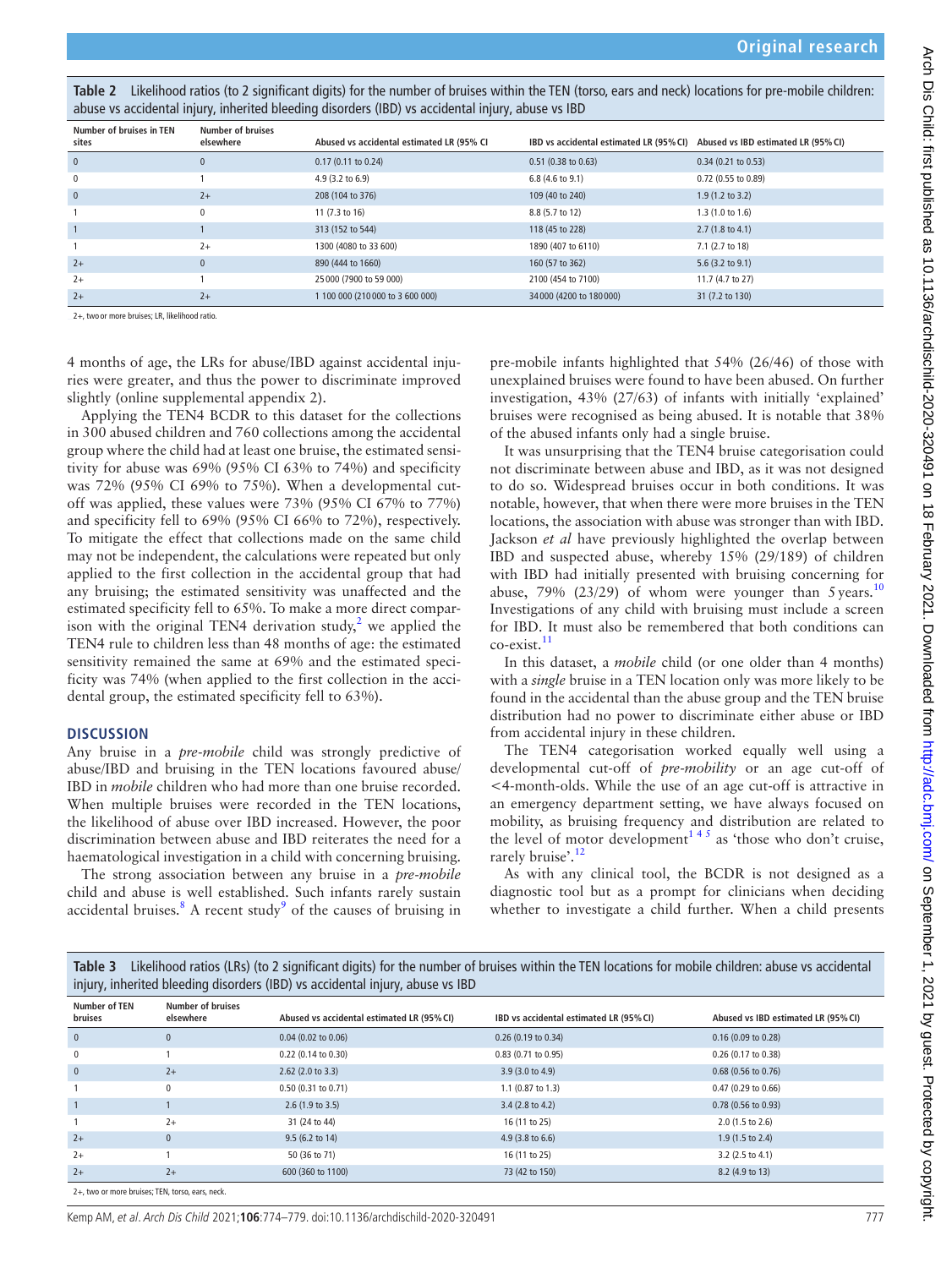for assessment of bruising, a diagnosis of abuse cannot be made from the pattern of bruising alone. These data show that the numbers of bruises have relevance as do other clinical diagnoses. The comprehensive assessment of these children must take account of the explanation for bruising in the context of wider scientific evidence, much of which has been described in systematic reviews[13 14](#page-5-4) and in more recent publications. Hibberd *et al* explored eight causal mechanisms of accidental bruising in children attending the emergency department and showed that, with the exception of falls downstairs or sports injuries, the majority of reported incidents involved a single bruise, and there were sites such as genitalia, ears or neck that were rarely affected. Accidental bruises from a single incident rarely are multiple, occur in clusters or are seen in pre-mobile babies.<sup>15 16</sup>

TEN4 is easy to memorise and simple to use. However, it was derived from a small population with significant trauma warranting admission to PICU but subsequently tested and modified in the emergency department.<sup>[16 17](#page-5-6)</sup> As it is now widely applied in practice, across multiple clinical settings, it was pertinent to explore its potential in a community sample, and those with IBD.

When the TEN4 BCDR itself was applied to the collections from abused and accidentally injured children where at least one bruise was recorded, estimated sensitivity and specificity for abuse were both lower than when calculated by the Pierce group.<sup>[2 16 17](#page-4-1)</sup> This is likely to be due to the different population used for the accidental group, where the children sustained their bruises from everyday activities and minor injuries. There was no statistically significant difference between these estimations when applied to children <48 months of age (as included in the original derivation study for TEN4) or to the extended age range of this study suggesting that TEN4 may be equally applicable to children up to 6 years of age. $<sup>2</sup>$ </sup>

The strength of this study is its size, in terms of the number of data collections, and datasets representative of children from all three groups. While the difference in location of bruising between abused and non-abused children of different ages has long been recognised,<sup>18</sup> TEN4 is the only algorithm that we are aware of to be applied to a combination of alerting sites and age in clinical practice. The security of diagnosis relied on the assessment of the likelihood of abuse at multidisciplinary assessment based on all available information including any bruising that the child had; however, it is extremely unlikely that this would have included the items of interest namely the precise number or location of bruises within or outside of the combined TEN4 regions. Circular reasoning was further mitigated as the data were collected prior to the TEN4 rule publication. However, limitations include the fact that we used repeated recording of bruises from children over time for IBD and accidental cases and there are issues to consider regarding individual child factors. The age range of children included is broader than that studied by Pierce *et al*<sup>[2](#page-4-1)</sup>; however, the majority were  $\lt$ 4 years old. The IBD cases have been combined within this analysis including all severities, diagnoses and treatment regimens but replicates the situation when children of any severity or any stage in their treatment regimen may present with bruising.

#### **CONCLUSION**

A simple, accurate and easy-to-apply BCDR to identify children at risk of abuse has the potential to save lives. TEN4, developed and validated in a hospital setting, is now being used in a wider population, including primary care and non-trauma settings.<sup>[3](#page-4-2)</sup> Therefore, it is vital that it is tested among these populations.

This study has reiterated that any bruise in a pre-mobile child, or in the TEN locations in a mobile child with more than one bruise, should prompt investigations. It does not automatically imply the child has been abused. TEN4 did not discriminate those with an IBD from abuse, and screening for IBD must always be considered.

## **Twitter** Alison Mary Kemp [@N/A](https://twitter.com/N/A)

**Acknowledgements** The authors thank all the families who contributed data and Ana Guerrero, Amy Jungmann and Cindy Wakefield.

#### **Collaborators** not applicable.

**Contributors** AMK/DF designed the study and wrote the manuscript. DF analysed and interpreted data and revised the manuscript, had full access to all of the data in the study, and takes responsibility for the integrity of the data and the accuracy of the data analysis. FDD undertook the statistical analysis in the previous studies on which these datasets were derived and edited and approved the manuscript. SAM designed the study, interpreted data and revised the manuscript. PC coordinated the collection of haematology data and participated in study design and manuscript editing and approval. DEN collected the data and coordinated the study governance and produced manuscript illustrations.

**Funding** The study was funded by the Medical Research Council UK reference G0601638 and received support from the UK Clinical Research Network and National Institute for Social Care and Health and Care Research Wales.

**Competing interests** None declared.

**Patient consent for publication** Not required.

**Ethics approval** Southampton Ethics Committee (05/MRE11/8) (14 January 2005 and amended in October 2007) and IRB of Hospital for Sick Children Toronto (1000013885).

**Provenance and peer review** Not commissioned; externally peer reviewed.

**Data availability statement** Data are available on reasonable request. Data are available for up to 15 years following data collection according to university policy and can be made available on reasonable request.

**Supplemental material** This content has been supplied by the author(s). It has not been vetted by BMJ Publishing Group Limited (BMJ) and may not have been peer-reviewed. Any opinions or recommendations discussed are solely those of the author(s) and are not endorsed by BMJ. BMJ disclaims all liability and responsibility arising from any reliance placed on the content. Where the content includes any translated material, BMJ does not warrant the accuracy and reliability of the translations (including but not limited to local regulations, clinical guidelines, terminology, drug names and drug dosages), and is not responsible for any error and/or omissions arising from translation and adaptation or otherwise.

**Open access** This is an open access article distributed in accordance with the Creative Commons Attribution Non Commercial (CC BY-NC 4.0) license, which permits others to distribute, remix, adapt, build upon this work non-commercially, and license their derivative works on different terms, provided the original work is properly cited, appropriate credit is given, any changes made indicated, and the use is non-commercial. See: [http://creativecommons.org/licenses/by-nc/4.0/.](http://creativecommons.org/licenses/by-nc/4.0/)

#### **ORCID iDs**

Alison Mary Kemp<http://orcid.org/0000-0002-1359-7948> Sabine Ann Maguire<http://orcid.org/0000-0001-9870-0547>

## **REFERENCES**

- <span id="page-4-0"></span>Kemp AM, Dunstan F, Nuttall D, et al. Patterns of bruising in preschool children—a longitudinal study. [Arch Dis Child](http://dx.doi.org/10.1136/archdischild-2014-307120) 2015;100:426–31.
- <span id="page-4-1"></span>Pierce MC, Kaczor K, Aldridge S, et al. Bruising characteristics discriminating physical child abuse from accidental trauma. [Pediatrics](http://dx.doi.org/10.1542/peds.2008-3632) 2010;125:67–74.
- <span id="page-4-2"></span>3 Face it. A movement to end child abuse. Ten-4 bruising rule, 2020. Available: [ttps://](ttps://faceitabuse.org/ten4rule/) [faceitabuse.org/ten4rule/](ttps://faceitabuse.org/ten4rule/)
- <span id="page-4-3"></span>4 Kemp AM, Maguire SA, Nuttall D, et al. Bruising in children who are assessed for suspected physical abuse. [Arch Dis Child](http://dx.doi.org/10.1136/archdischild-2013-304339) 2014;99:108-13.
- <span id="page-4-4"></span>5 Collins PW, Hamilton M, Dunstan FD, et al. Patterns of bruising in preschool children with inherited bleeding disorders: a longitudinal study. [Arch Dis Child](http://dx.doi.org/10.1136/archdischild-2015-310196) 2017;102:1110–7.
- 6 Pierce MC KK, Lorenz DJ, Makoroff K, et al. Bruising clinical decision rule (BCDR) discriminates physical child abuse from accidental trauma in young children 2017.
- <span id="page-4-5"></span>7 Chang L-T, Tsai M-C. Craniofacial injuries from slip, trip, and fall accidents of children. [J Trauma](http://dx.doi.org/10.1097/01.ta.0000219142.15584.b8) 2007;63:70–4.
- <span id="page-4-6"></span>8 Carpenter RF. The prevalence and distribution of bruising in babies. [Arch Dis Child](http://dx.doi.org/10.1136/adc.80.4.363) 1999;80:363–6.